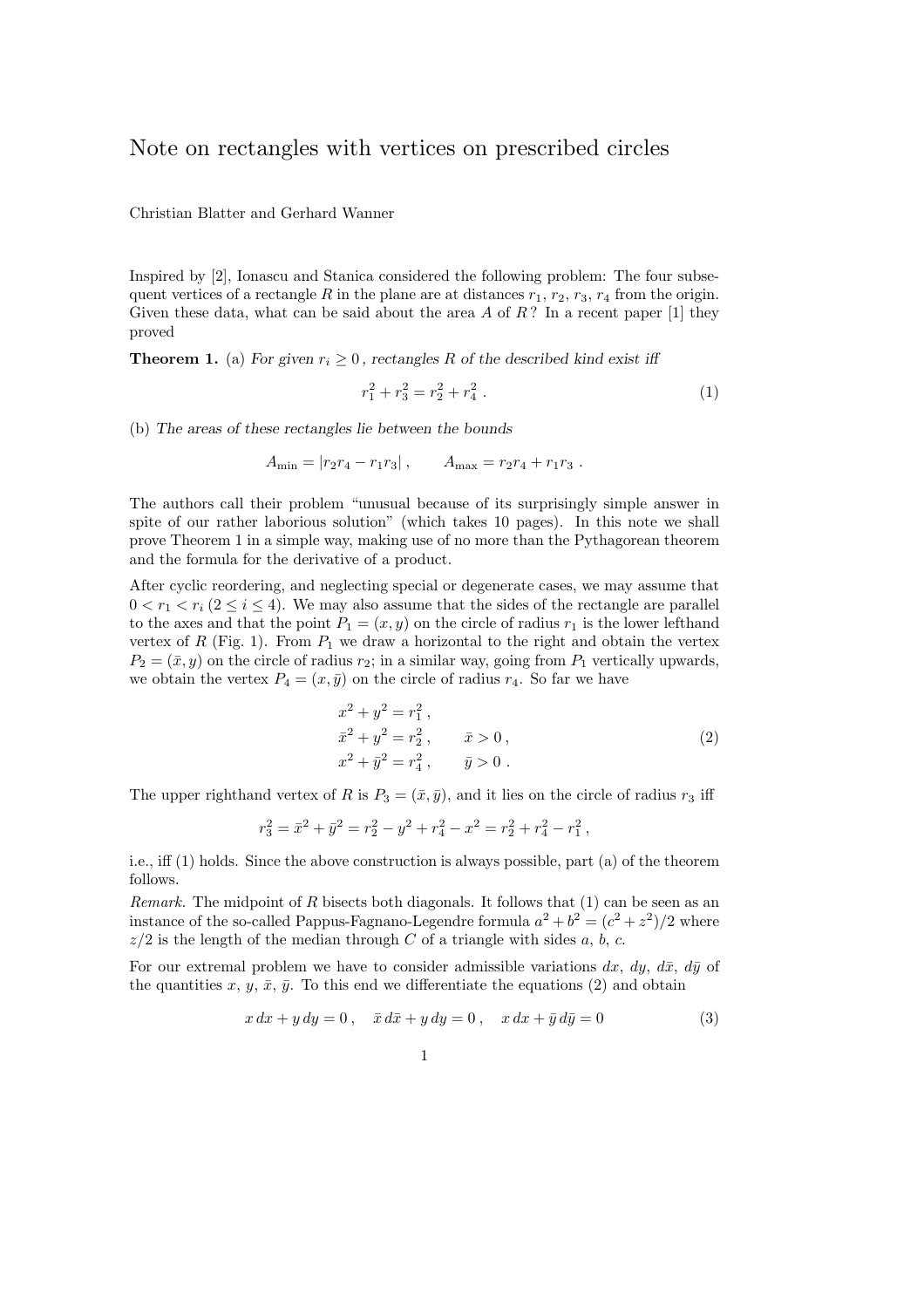

$$
Fig. 1
$$

from which we easily infer

$$
d\bar{x} = \frac{x}{\bar{x}} dx , \qquad d\bar{y} = \frac{y}{\bar{y}} dy . \qquad (4)
$$

The area of *R* is  $A = (\bar{x} - x)(\bar{y} - y)$ ; it is maximal or minimal iff

$$
dA = (d\bar{x} - dx)(\bar{y} - y) + (\bar{x} - x)(d\bar{y} - dy) = 0.
$$

Using (4) we get

$$
dA = \frac{x - \bar{x}}{\bar{x}}(\bar{y} - y) dx + (\bar{x} - x) \frac{y - \bar{y}}{\bar{y}} dy = -\frac{A}{\bar{x}\bar{y}}(\bar{y} dx + \bar{x} dy).
$$

So the condition  $dA = 0$  reduces to  $\bar{y} dx + \bar{x} dy = 0$ . Combined with the first equation (3) this shows that in the stationary situation we necessarily have

$$
\frac{y}{x} = \frac{\bar{x}}{\bar{y}} \tag{5}
$$

In order to determine the maximal and minimal areas of the rectangle we argue as follows: From  $(5)$  and  $(2)$  we get

$$
\frac{\bar{x}^2}{\bar{y}^2} = \frac{y^2}{x^2} = \frac{r_2^2 - \bar{x}^2}{r_4^2 - \bar{y}^2}, \quad \text{whence} \quad \bar{x}^2 (r_4^2 - \bar{y}^2) = \bar{y}^2 (r_2^2 - \bar{x}^2) \,,
$$

and after cancelling terms we see that

$$
\frac{\bar{y}}{\bar{x}} = \frac{r_4}{r_2} \,, \qquad \frac{y}{x} = \frac{r_2}{r_4} \,,
$$

the latter using (5) again.

We now know the ratios of these coordinates as well as their Pythagorean sums, whence they must be

$$
x = \pm \frac{r_4}{\sqrt{r_2^2 + r_4^2}} r_1 , \quad y = \pm \frac{r_2}{\sqrt{r_2^2 + r_4^2}} r_1 , \quad \bar{x} = \frac{r_2}{\sqrt{r_2^2 + r_4^2}} r_3 , \quad \bar{y} = \frac{r_4}{\sqrt{r_2^2 + r_4^2}} r_3 .
$$